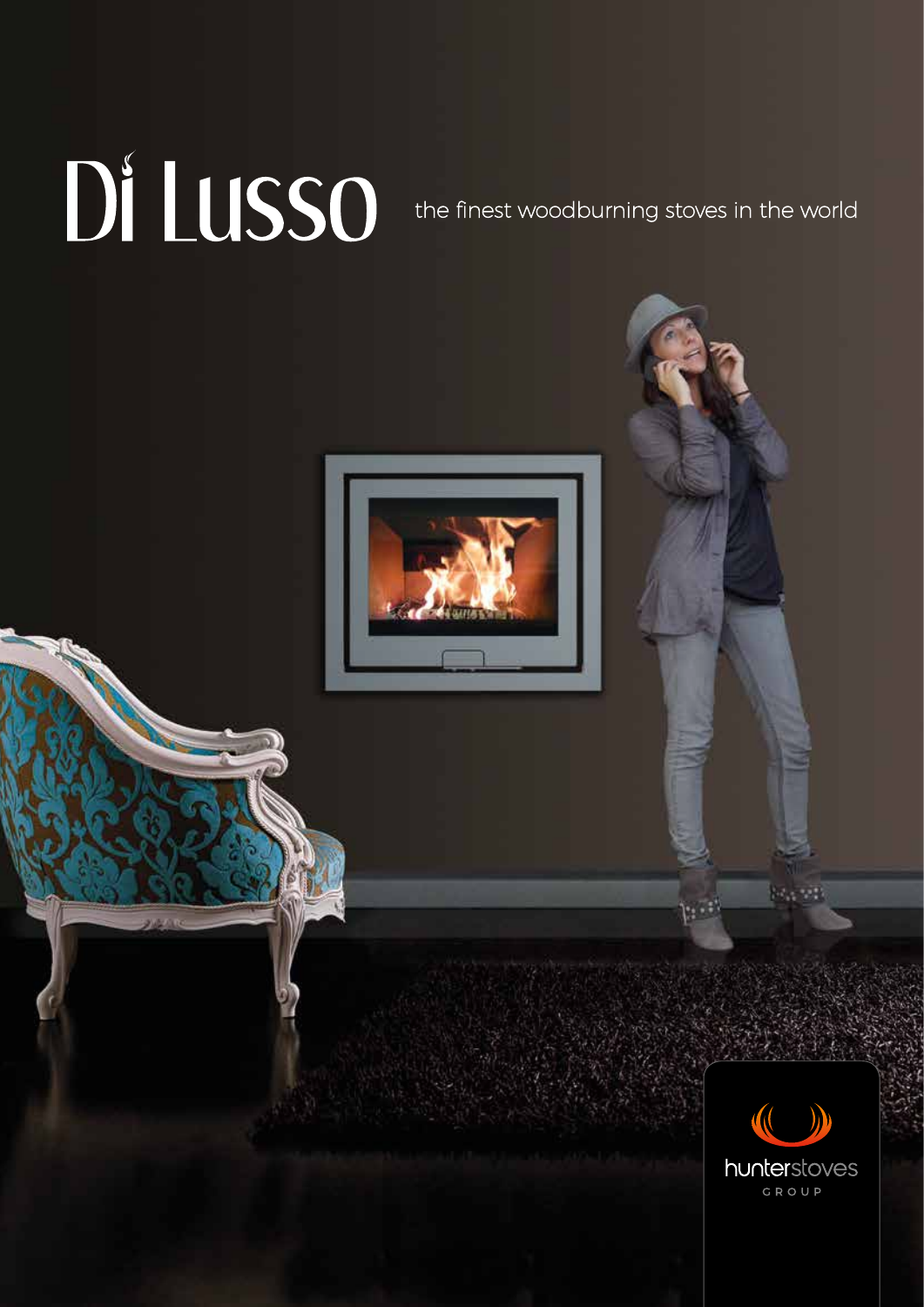### DI LUSSO BRINGS CONTEMPORARY STYLE AND INNOVATIVE FLAIR TO YOUR HOME

Our unique Dynamic Control Technology has been developed to create a range of fires that can burn effectively and efficiently at both low and high temperatures - something no other fire on the market can do - ensuring that whatever size your room, big or small, there is a Di Lusso stove to suit your needs.

### ALL DI LUSSO AUTHORISED DEALERS PROVIDE YOU WITH AN EXTENDED 10 YEAR WARRANTY

| <b>WARRANTY</b>   | 3         |
|-------------------|-----------|
| DI LUSSO R4       | $4 - 5$   |
| DI LUSSO R5       | $6 - 7$   |
| DI LUSSO R6       | $8 - 9$   |
| DI LUSSO EURO R4  | $10 - 11$ |
| DI LUSSO EURO R5  | $12 - 13$ |
| <b>FEATURES</b>   | $14 - 18$ |
| <b>DIMENSIONS</b> | $19 - 23$ |

# style

### **10 YEAR**

This innovative thinking combined with the sleek, stylish look of the Di Lusso range makes this one of the most sought-after fires available. Sitting flush to the wall or freestanding and offering beautiful clear view glass, the Di Lusso fits effortlessly into your home, bringing any room alive with the beauty of natural flame.

> For full warranty specifications and terms and a list of authorised stockists, please visit www.hunterstoves.co.uk

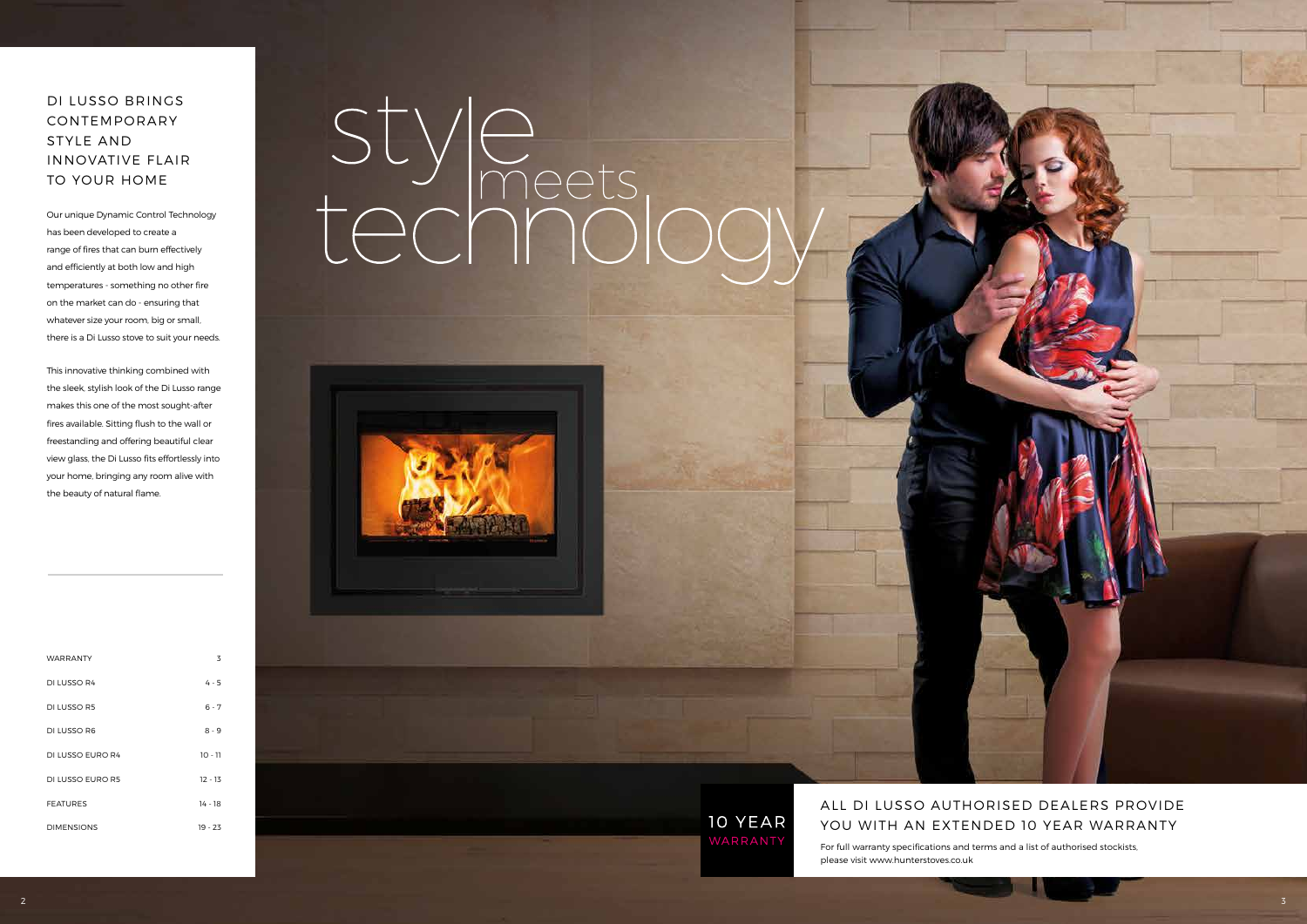THE DI LUSSO RANGE BRINGS FLEXIBILITY TO YOUR FINGERTIPS, WITH COMPLETE CONTROL OVER YOUR ROOM TEMPERATURE, SOMETHING MANY OTHER FIRES ARE UNABLE TO OFFER.

 The Di Lusso R4 may be the smallest, most compact stove in the range, but it still packs a powerful punch. The R4 is ideal for smaller rooms, able to fit comfortably into a standard 16" fireplace.

NO AIRBRICK REQUIRED DYNAMIC CONTROL PANEL CLEANBURN TECHNOLOGY HOT AIRWASH SYSTEM DEFRA APPROVED\* DIRECT AIR\*\*

\* DEFRA air kit fitted on request \*\* With optional kit

HEAT OUTPUT **2kW** TO **6kW** NOMINAL **4.9kW**



R4 with four sided Black Frame R4 with three sided Pewter Frame

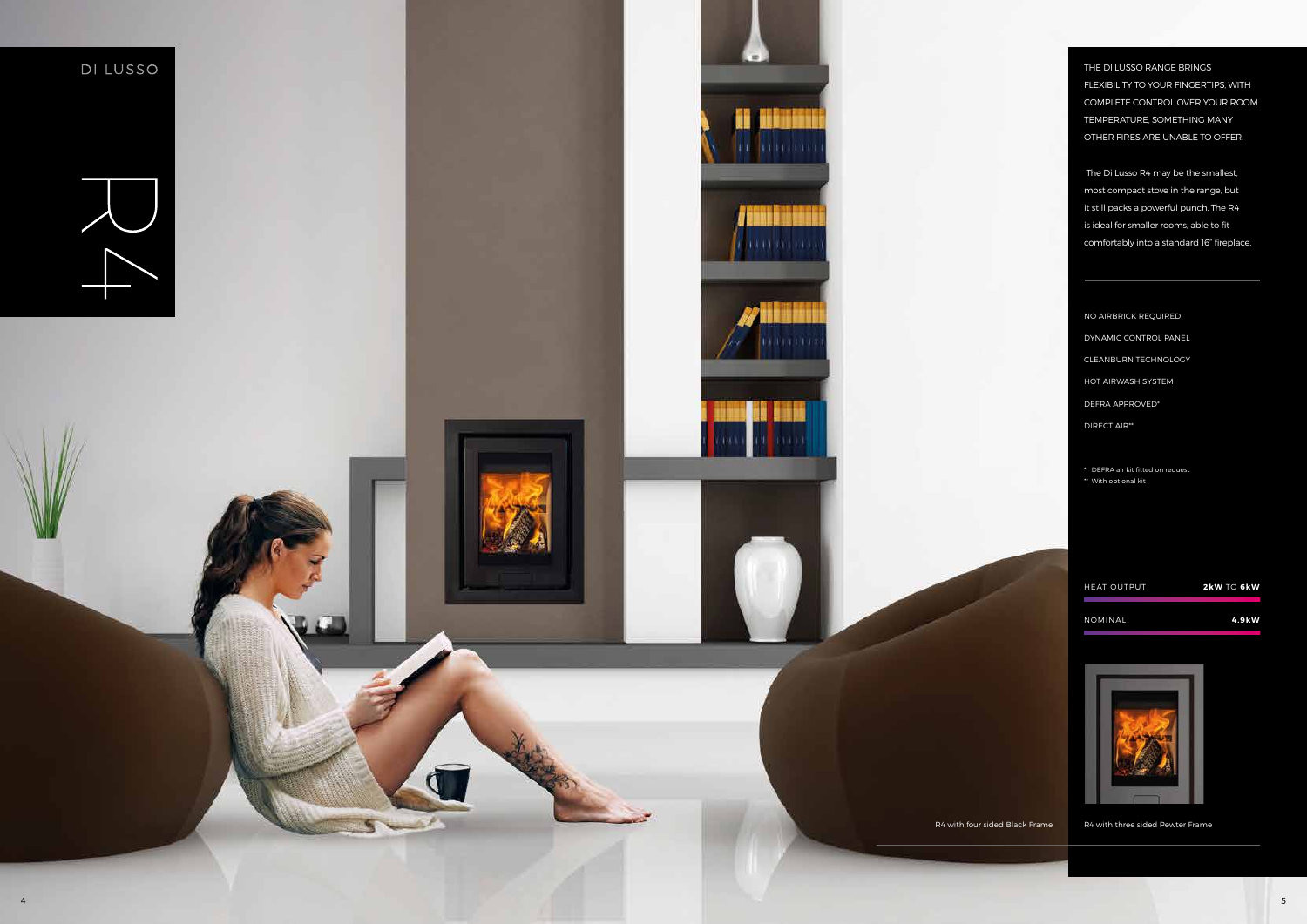THE DI LUSSO R5 IS THE IDEAL ADDITION TO ANY ROOM - LARGE OR SMALL. FITTING FLUSH TO THE WALL, THE DI LUSSO OFFERS A STUNNING AND STYLISH FOCAL POINT WHILST UTILISING SPACE EFFICIENTLY.

With innovative Flame Blade technology and Dynamic Control, the R5 is one of the easiest stoves to control on the market.

NO AIRBRICK REQUIRED FLAMEBLADE TECHNOLOGY DYNAMIC CONTROL PANEL CLEANBURN TECHNOLOGY HOT AIRWASH SYSTEM DEFRA APPROVED\* DIRECT AIR\*\*

\* DEFRA air kit fitted on request

\*\* With optional kit

HEAT OUTPUT **3kW** TO **13kW**

NOMINAL **4.9kW**



R5 with four sided Black Frame R5 with three sided Black Frame



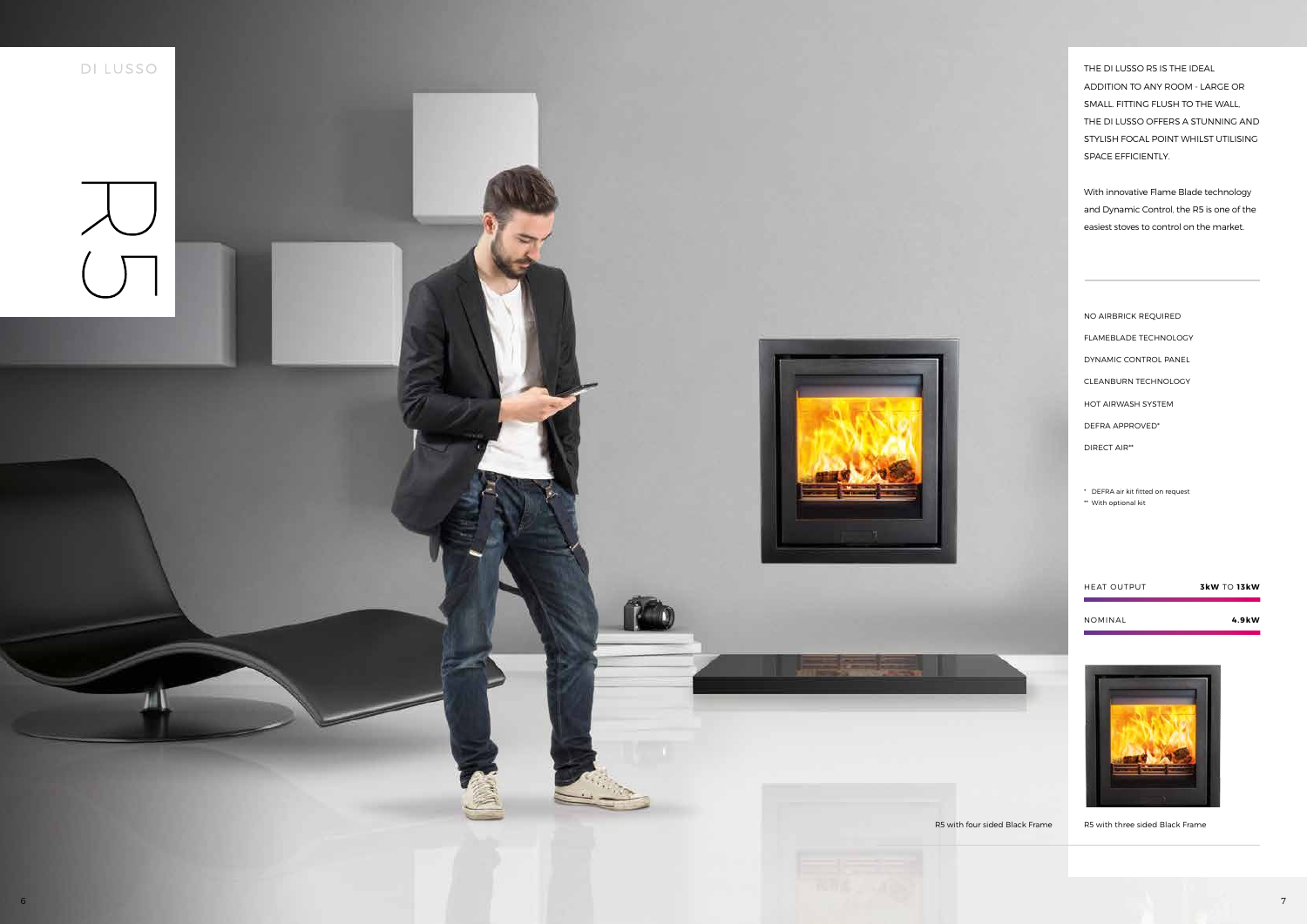THE DI LUSSO R6 REALLY IS THE KING OF STOVES, THANKS TO ITS EFFORTLESS CONTEMPORARY STYLING AND INNOVATIVE, NEXT-GENERATION TECHNOLOGY.

Its sleek lines and smooth finish will set off any room, creating a stunning focal point that will wow friends and family alike.

NO AIRBRICK REQUIRED FLAMEBLADE TECHNOLOGY DYNAMIC CONTROL PANEL CLEANBURN TECHNOLOGY HOT AIRWASH SYSTEM DEFRA APPROVED\* DIRECT AIR\*\*

\* DEFRA air kit fitted on request \*\* With optional kit

HEAT OUTPUT **4kW** TO **13kW**

NOMINAL **4.9kW**



R6 with four sided Black Frame R6 with three sided Pewter Frame

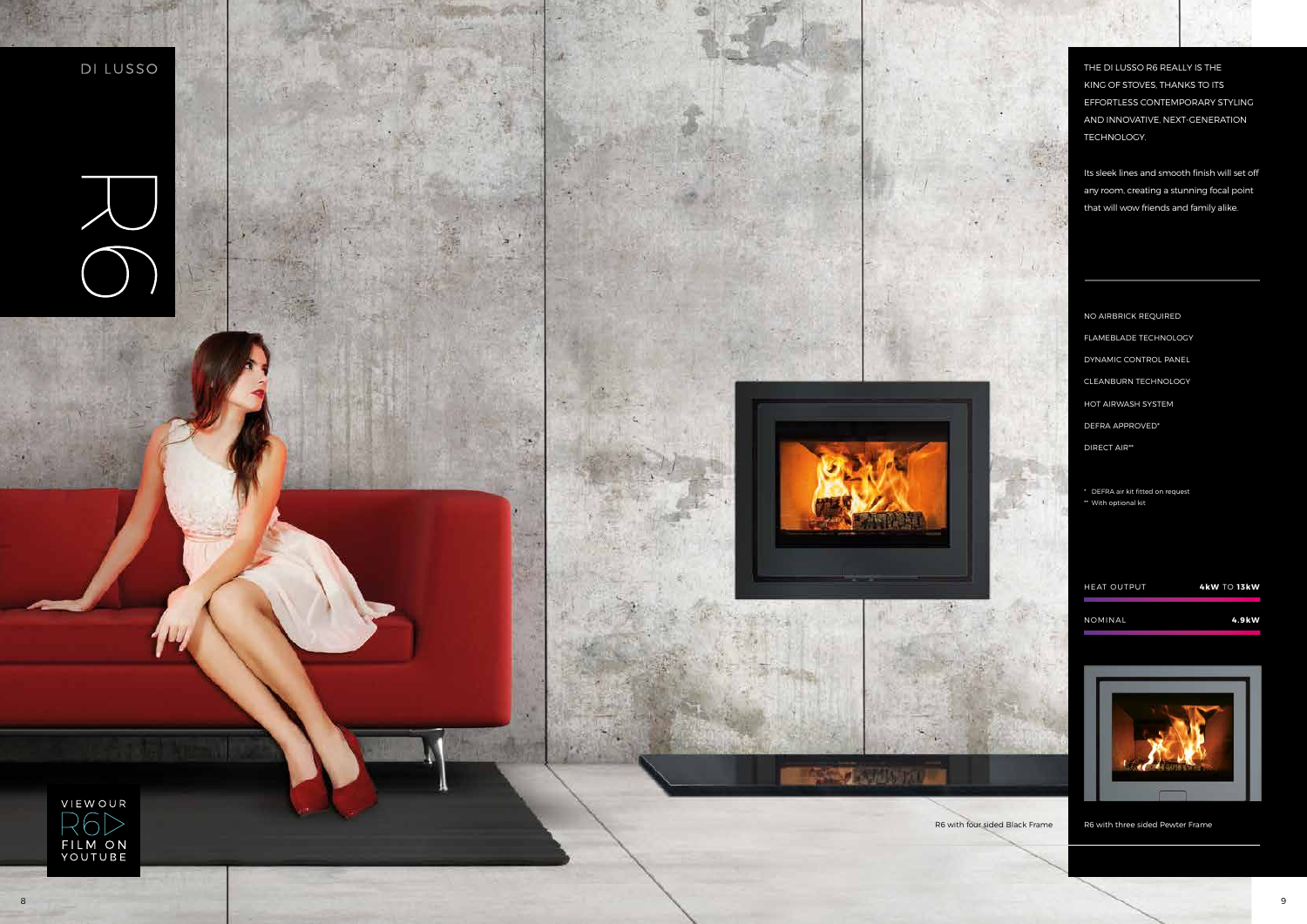OFFERING A COMBINATION OF THE R4'S FLEXIBILITY AND ITS VERSATILE CONTROL IN A FREESTANDING STOVE. THE SOPHISTICATED EURO R4 REALLY IS THE BEST OF BOTH WORLDS.

With optional sides available, you can personalise the finish of the EURO R4 stove so it will effortlessly complement any room.

NO AIRBRICK REQUIRED DYNAMIC AIR CONTROL CASSETTE CLEANBURN TECHNOLOGY HOT AIRWASH DEFRA APPROVED\* DIRECT AIR\*\* REAR TO COMBUSTIBLE CLEARANCE DISTANCE 50mm CAN BE FITTED ON A 12mm HEARTH CUSTOMISABLE FINISH

\* DEFRA air kit fitted on request \*\* with optional kit

| <b>HEAT OUTPUT</b> | $2$ kW TO 6kW |
|--------------------|---------------|
| NOMINAL            | 4.9kW         |

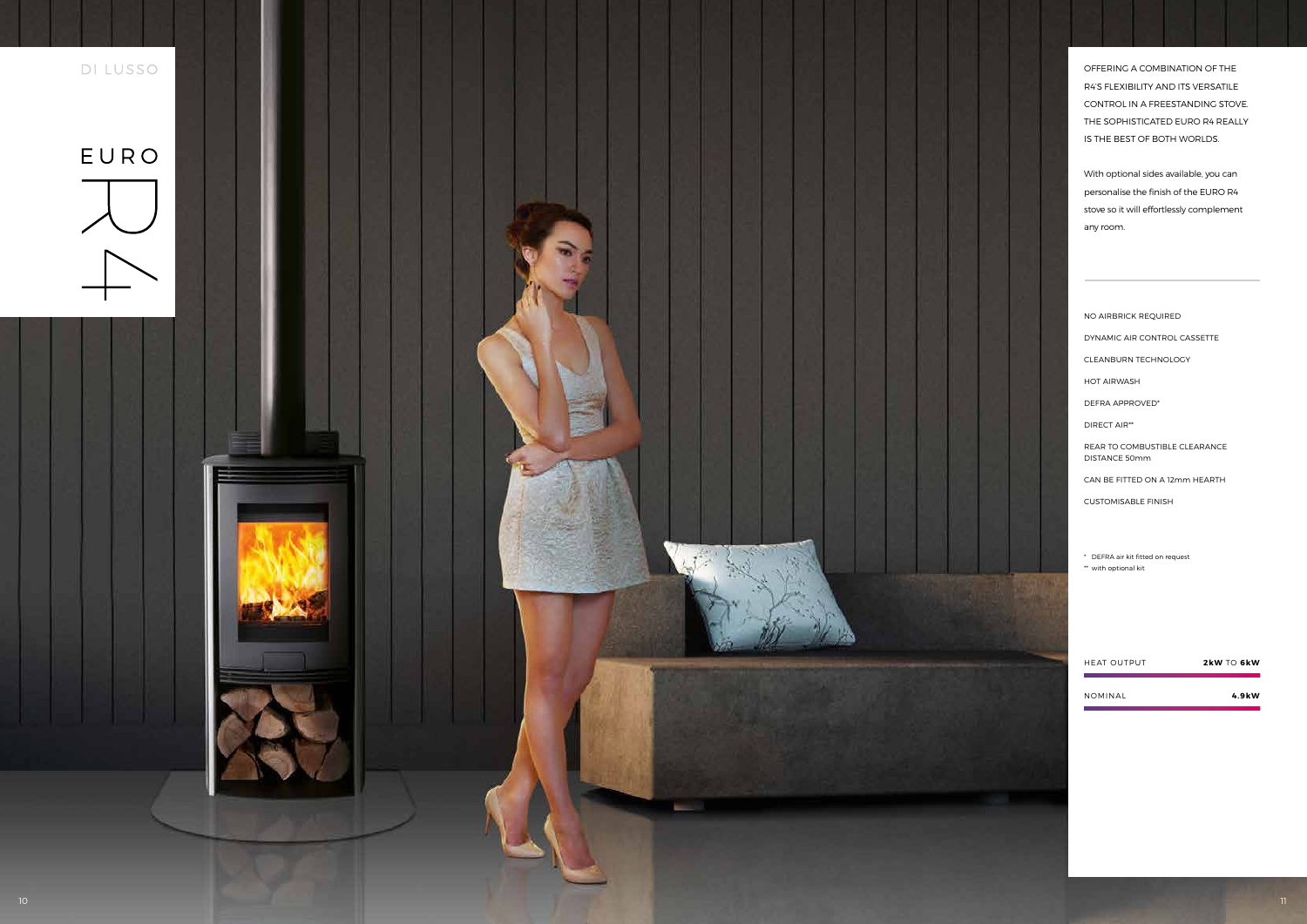WITH A LARGE VIEW WINDOW AND STYLISH LOOKS THE EURO R5 ADDS A BIT OF THEATRE AND CREATES A CENTREPIECE TO ANY ROOM.

A combination of minimal clearance distance from any wall, impressive heat range and customisable finish, the Euro R5 offers both style and substance.

NO AIRBRICK REQUIRED FLAME BLADE TECHNOLOGY DYNAMIC AIR CONTROL CASSETTE CLEANBURN TECHNOLOGY HOT AIRWASH DEFRA APPROVED\* DIRECT AIR\*\* REAR TO COMBUSTIBLE CLEARANCE DISTANCE 10mm CAN BE FITTED ON A 12mm HEARTH CUSTOMISABLE FINISH

\* DEFRA air kit fitted on request \*\* with optional kit

| <b>HEAT OUTPUT</b> | <b>3kW TO 13kW</b> |
|--------------------|--------------------|
| NOMINAL            | 4.9kW              |

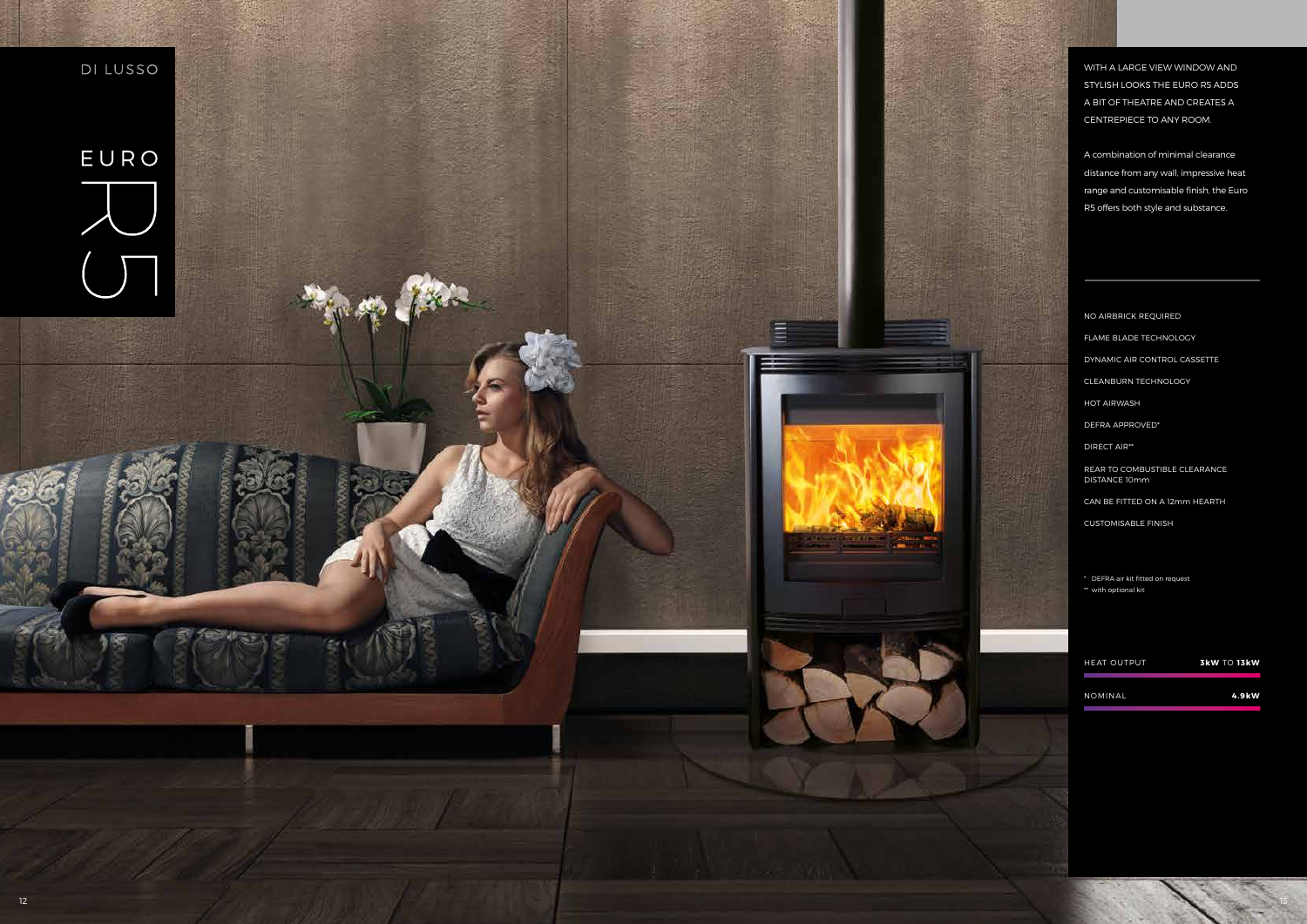|                                                | R <sub>4</sub> | R5        | R <sub>6</sub> | <b>EURO R4</b>   | <b>EURO R5</b>                    |
|------------------------------------------------|----------------|-----------|----------------|------------------|-----------------------------------|
| <b>HEAT OUTPUT RANGE (kW)</b>                  | $2 - 6$        | $3 - 13$  | $4 - 13$       | $2 - 6$          | 3 - 13                            |
| <b>OUTPUT NOMINAL (kW)</b>                     | 4.9            | 4.9       | 4.9            | 4.9              | 4.9                               |
| <b>EFFICIENCY ON WOOD (%)</b>                  | 79             | 79        | 76             | 79               | 79                                |
| <b>EMISSIONS (CO. %)</b>                       | 0.09           | 0.2       | O.2            | 0.09             | 0.2                               |
| <b>AIR BRICK REQUIRED</b>                      | N              | N         | N <sub>1</sub> | N                | $\mathbb N$                       |
| <b>MINIMUM HEARTH</b><br><b>THICKNESS (mm)</b> | <b>NA</b>      | <b>NA</b> | <b>NA</b>      | 12               | FREESTANDING: FREESTANDING:<br>12 |
|                                                |                |           |                | RECESSED:<br>125 | RECESSED:<br>125                  |
| <b>DEFRA APPROVED*</b>                         | Y              | Y         | Y.             | Y                | Y                                 |
| DIRECT AIR KIT AVAILABLE                       | Y              | Y         | Y              | Y                | Y                                 |
| <b>MULTI FUEL</b>                              | $\circ$        | $\circ$   | $\circ$        | $\circ$          | $\circ$                           |
| <b>WOOD BURNING</b>                            | S              | S         | S              | S                | S                                 |
| <b>LOG LENGTH (mm)</b>                         | 250            | 350       | 330            | 250              | 350                               |
| <b>WEIGHT (kg)</b>                             | 70             | 121       | 116            | 106              | 184                               |
| No<br>Yes<br>Y.                                | O Option       |           | S Standard     |                  |                                   |

\* with DEFRA approved air cassette

CONTACT YOUR DEALER FOR INSTALLATION ADVICE.



# INSET<br>MODEL<br>OPTIONS

# **EURO R5**

## FREESTAN<br>MODEL<br>OPTIONS TANDING

|                             | R4 | R5 | R6 |
|-----------------------------|----|----|----|
| <b>3 SIDED BLACK FRAME</b>  |    |    |    |
| <b>3 SIDED PEWTER FRAME</b> |    |    |    |
| <b>4 SIDED BLACK FRAME</b>  |    |    |    |
| <b>4 SIDED PEWTER FRAME</b> |    |    |    |

\* All inset models and frames are available in a painted or powder coated finish.

|                                   | $-$ |
|-----------------------------------|-----|
| <b>FLAT SIDED BLACK</b>           | J   |
| <b>FLAT SIDED PEWTER</b>          | J   |
| <b>FLAT SIDED BRUSHED STEEL</b>   | √   |
| <b>CURVED SIDES BLACK</b>         |     |
| <b>CURVED SIDES PEWTER</b>        |     |
| <b>CURVED SIDES BRUSHED STEEL</b> |     |

\* All freestanding stoves are available with a painted finish in black or pewter. Powder coated stoves are only available in black.

Option available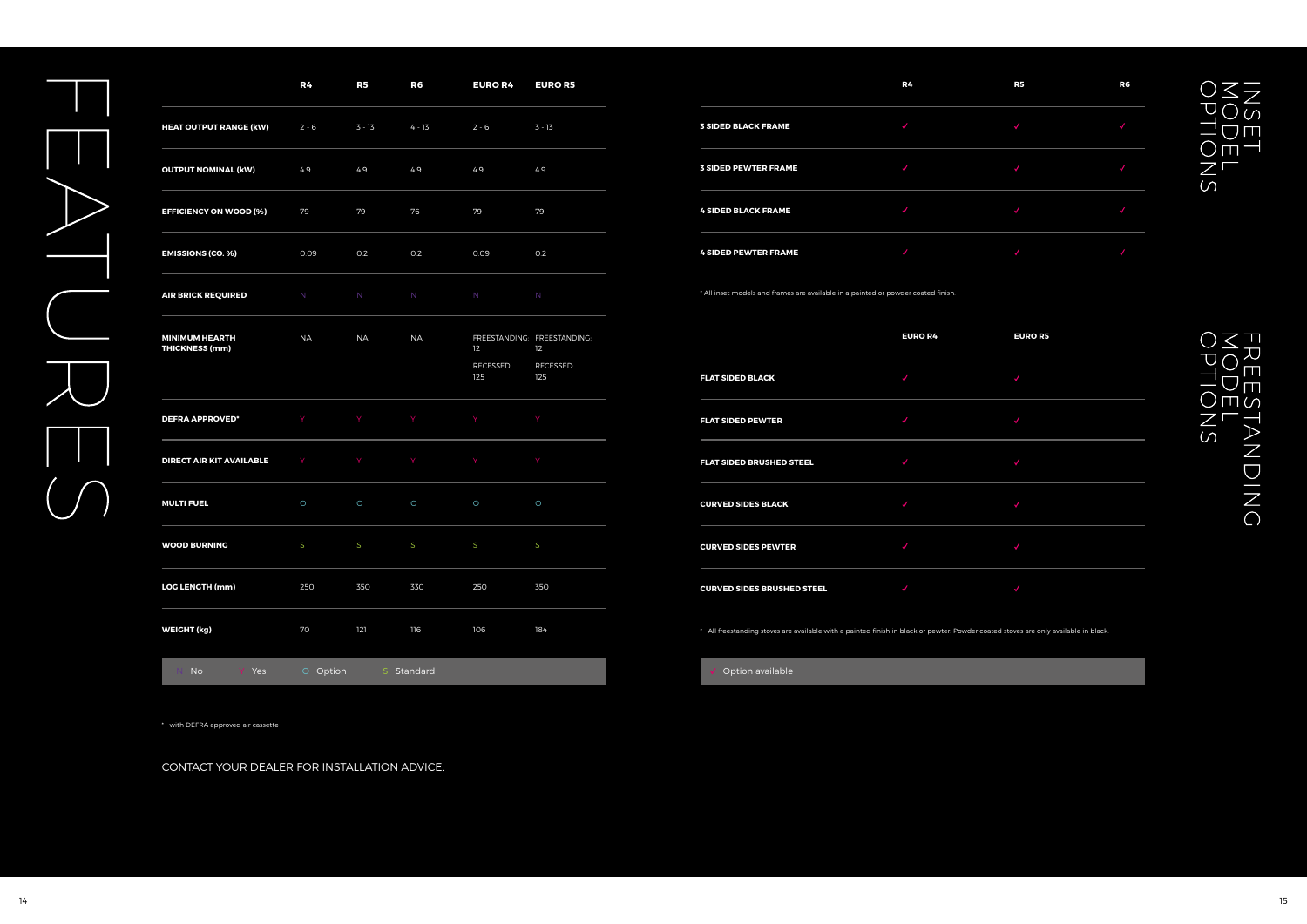DI LUSSO DYNAMIC CONTROL GIVES THE USER COMPLETE CONTROL OVER THE TEMPERATURE OUTPUT - UNLIKE MOST STOVES.

This intuitive innovation allows the user to alter the output using the simplest of dials cleverly hidden behind the control panel.



ALL DI LUSSO PRODUCTS HAVE BEEN CREATED TO BE ABLE TO MEET DEFRA'S CLEAN AIR APPROVALS AND TO COMPLY WITH SMOKE CONTROL AREA REGULATIONS.

ONE TOUCH ACCESS magnetic integrated door handle  $\blacksquare$  $\mathbf{r}$  $\mathcal{L}_{\mathcal{A}}$ 

 $\mathbf{m}$ 

A small adjustment to the combustion air valve on the dynamic control cassette ensures a constant flow of air through the combustion valve. This prevents smouldering when the fire is performing at lower temperatures\*.

\*Factory fitted if requested.

DYNAMIC CONTROL SYSTEM PRIMARY IGNITION AIR R5 / R6 - Combustion air & Flame Blade R4 - Combustion air & Tertiary air

DANAMICO

### PATENT PENDING

AT DI LUSSO, OUR ENGINEERS HAVE BEEN DEVELOPING NEW AND FORWARD THINKING SYSTEMS THAT IMPROVE COMBUSTION **FURTHER** 

> The state of the art Di Lusso control system gives you total control. Simply rotate the right dial to increase or decrease the stoves burn.







TT (  $\geq$ 

OUR UNIQUE CLEANBURN TECHNOLOGY UTILISES THREE STREAMS OF AIR - PRIMARY, SECONDARY AND TERTIARY - TO PROVIDE OPTIMUM AIR FLOW TO THE FIREBOX, AIDING COMBUSTION AND ENSURING MAXIMUM EFFICIENCY THROUGHOUT.

This draws air over the fuel, across the door and behind the fuel. This means a faster light up and a fuller burn of the fuel.

Airwash Technology allows air to flow over the glass and across the fuel to ensure that the glass is always kept clean – guaranteeing an excellent view of your fire as it burns.

- CONVENTIONAL SECONDARY AIR SUPPLY (HOT AIRWASH)
- CONVENTIONAL TERTIARY AIR SUPPLY (CLEANBURN)
- **IGNITION AIR USED FOR START UP ONLY (CLEANBURN)**



EUROPEAN COMMUNITY DESIGN REGISTRATION NUMBER 001268395-0001

핅

ĕ

**REC** 

**ROPEAN** 

 $\overline{SO}$ 

NTINU

DES

 $\overline{9}$ 

Flame Blade introduces a fourth stream of air into the firebox on the R5 and R6 models. This ensures a more complete combustion of the fuel, with lower emissions even at lower burn temperatures.

- CONVENTIONAL SECONDARY AIR SUPPLY (HOT AIRWASH)
- CONVENTIONAL TERTIARY AIR SUPPLY (CLEANBURN)
- **NEW ADDITIONAL SECONDARY AIR SUPPLY (FLAME BLADE)**
- **IGNITION AIR USED FOR START UP ONLY (CLEANBURN)**





### HOW IT ALL WORKS

Conventional aeration of a wood burning stove firebox can lead to some areas not receiving a sufficient supply of combustion air. The resultant poor mixing of fuel and combustion air reduces combustion efficiency and leads to excessive smoke emissions in the flue gas.

The Dual Secondary Air System incorporates an additional stream of secondary air which passes down the rear wall of the firebox towards the fire bed. This stream of air is under the same valve control as the conventional secondary air. When the stove is running at its nominal or rated output the dual secondary air system ensures effective mixing of the fuel and combustion air. This reduces the amount of air required which in turn improves efficiency and reduces particulate emissions.

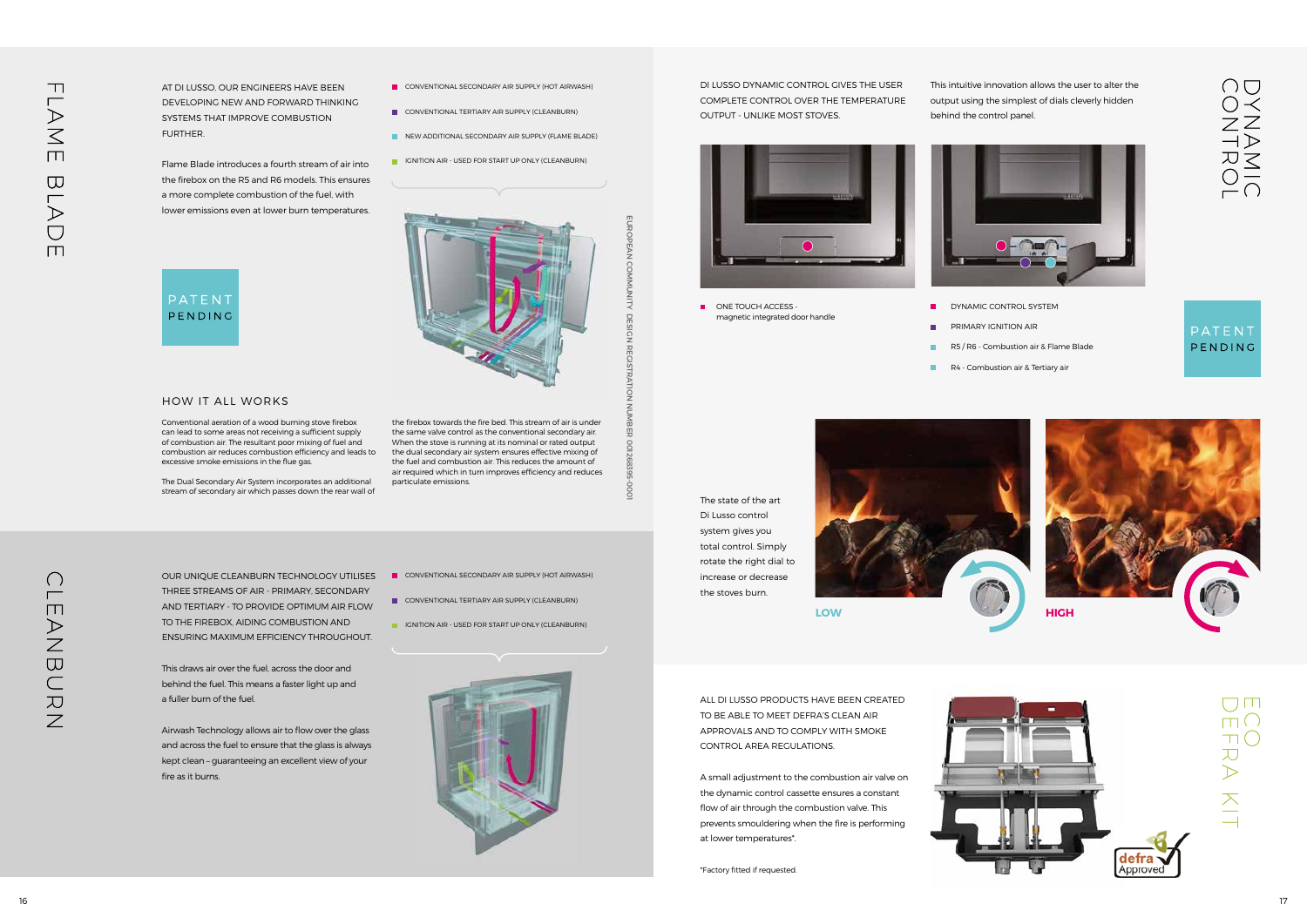### TESTED TO NORWEGIAN STANDARDS

The Di Lusso undergoes stringent testing to ensure we are providing a product which pushes boundaries. One test – DS EN 13229 – is the CE requirement test for output and efficiency to make sure the Di Lusso range is performing at optimum levels.

For particulate emissions we test to the much tougher Norwegian standard – the NS 3059 – a harder standard to meet than the British smoke control standard, because the Di Lusso's have to

be able to meet particulate emission standards even when burning at a greatly reduced output.\* It is the Di Lusso's ability to meet this standard, through its forward thinking technology and its innovative controllability, that sets it apart from all other stoves on the market.

> For full information on installation criteria, please refer to the instruction manual. These can be found on www.hunterstoves.co.uk or by contacting your dealer.

\*requires a DEFRA KIT for use in smoke control areas.



ALL DI LUSSO STOVES CAN BE PURCHASED WITH A DIRECT AIR KIT IF DESIRED OR REQUIRED. ENSURING THAT AIR FOR AIDING COMBUSTION IS BROUGHT IN EXTERNALLY, A DIRECT AIR KIT ALLOWS THE DI LUSSO TO PERFORM AT ITS BEST, INDEPENDENTLY FROM THE INTERNAL AIR SUPPLY.

For easier installation of the R5 and R6 we have developed a convection chamber that can be fitted as a separate unit from the firebox.

Additionally, the flue collar can be fitted at either a 30° angle or vertical, depending on the specific needs of the installation.



3 SIDED FRAME FRONT VIEW

SIDE VIEW INTERNAL ANGLED OUTLET

### SIDE VIEW INTERNAL STRAIGHT OUTLET

4 SIDED FRAME SIDE VIEW

3 SIDED FRAME SIDE VIEW

TOP VIEW



DI LUSSO



486mm (19 1/4")



 $\overline{\phantom{0}}$  $\Box$ 

CHINC



640mm (25 1/4")

m (25 1/4")











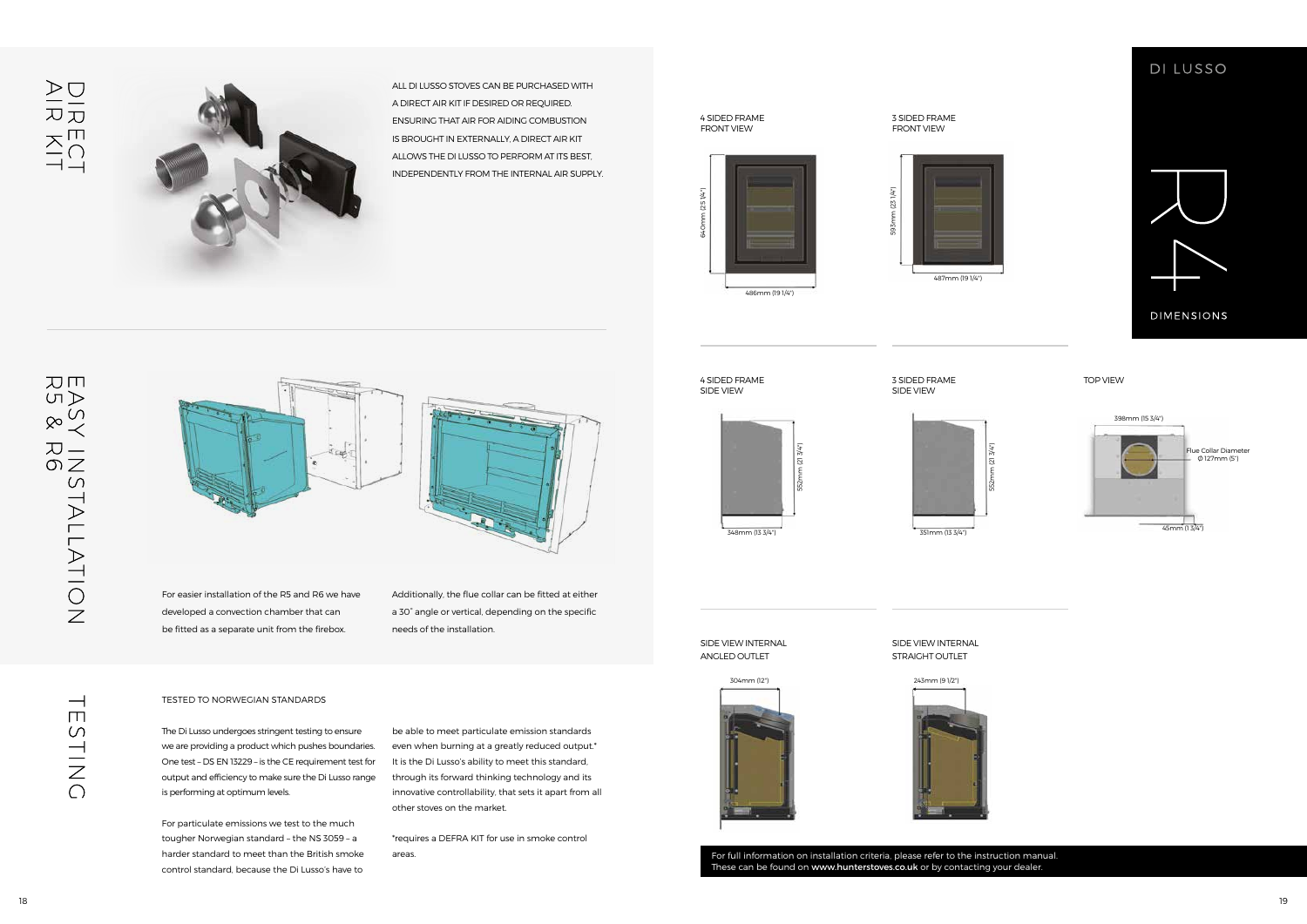SIDE VIEW INTERNAL ANGLED OUTLET

SIDE VIEW INTERNAL STRAIGHT OUTLET



### DI LUSSO



SIDE VIEW INTERNAL ANGLED OUTLET

 $(291/2")$ 749.50mm (29 1/2") 749.50mm 652mm (25 1/2")

### SIDE VIEW INTERNAL STRAIGHT OUTLET

347mm (13 3/4")



For full information on installation criteria, please refer to the instruction manual. These can be found on www.hunterstoves.co.uk or by contacting your dealer.









405mm (16")









### DI LUSSO

TOP VIEW TOP SUBDOORT A SUBDED FRAME TOP OF THE SUBDOOR ASSESSED FRAME TOP OF THE SUBDOOR A SUBDOORT AND TOP VIEW TOP VIEW TOP VIEW TOP VIEW TOP VIEW 3 SIDED FRAME SIDE VIEW

662mm (26")

26")







4 SIDED FRAME FRONT VIEW

4 SIDED FRAME FRONT VIEW

3 SIDED FRAME FRONT VIEW

3 SIDED FRAME

4 SIDED FRAME SIDE VIEW

4 SIDED FRAME SIDE VIEW

Flue Collar Diameter<br>- Ø 127mm (5")

3 SIDED FRAME SIDE VIEW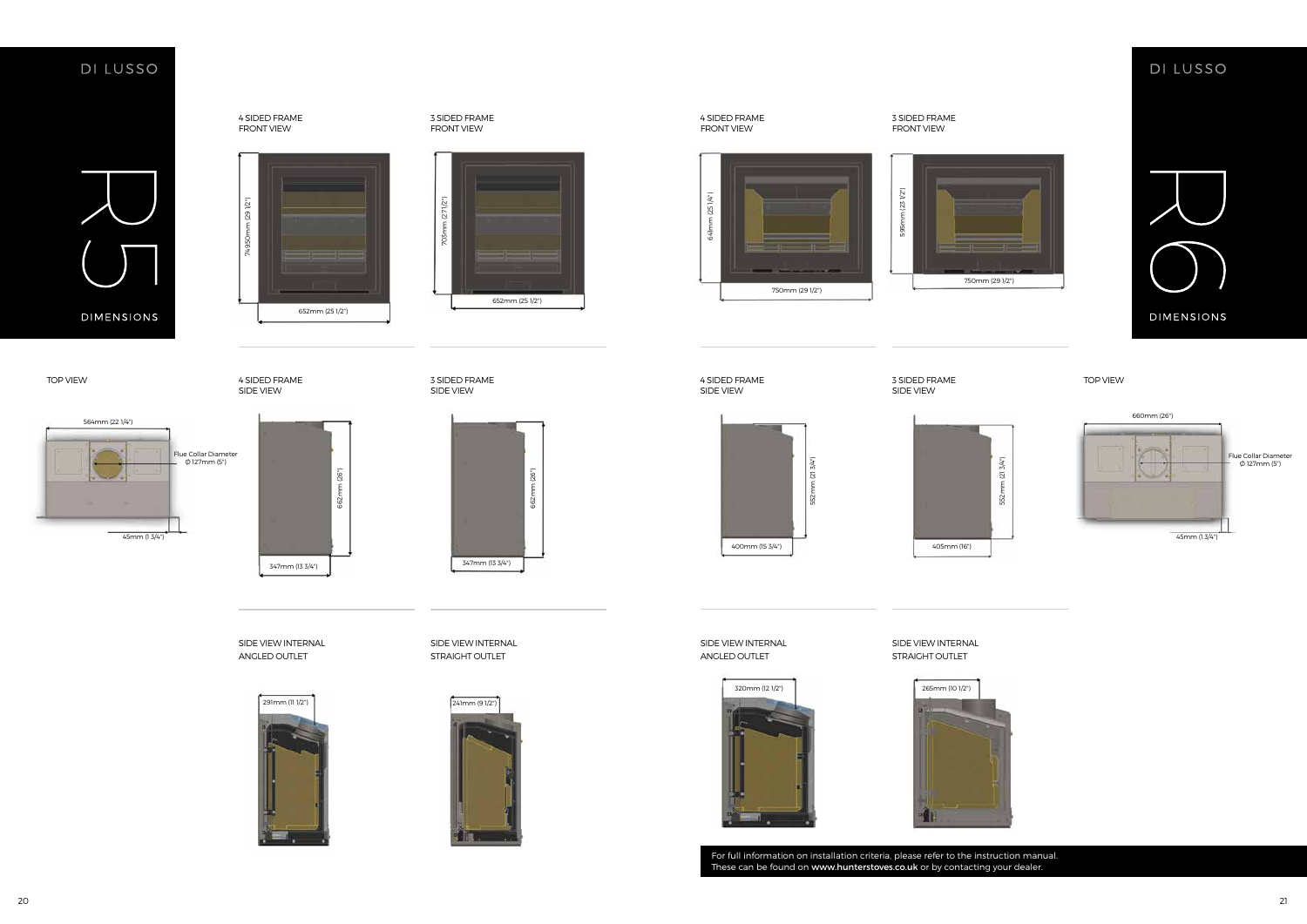### DI LUSSO



 $75mm$   $(3")$ 

FRONT VIEW SIDE VIEW FRONT VIEW SIDE VIEW

For full information on installation criteria, please refer to the instruction manual. These can be found on www.hunterstoves.co.uk or by contacting your dealer.





### DI LUSSO



 $75mm (3)$  $m(31/2")$ 1053mm (31 1/2")







75mm (3")

75mm (3")



TOP VIEW STRAIGHT SIDES TOP VIEW CURVED SIDES TOP VIEW STRAIGHT SIDES TOP VIEW STRAIGHT SIDES

156.5mm (6 1/4")

156.5mm